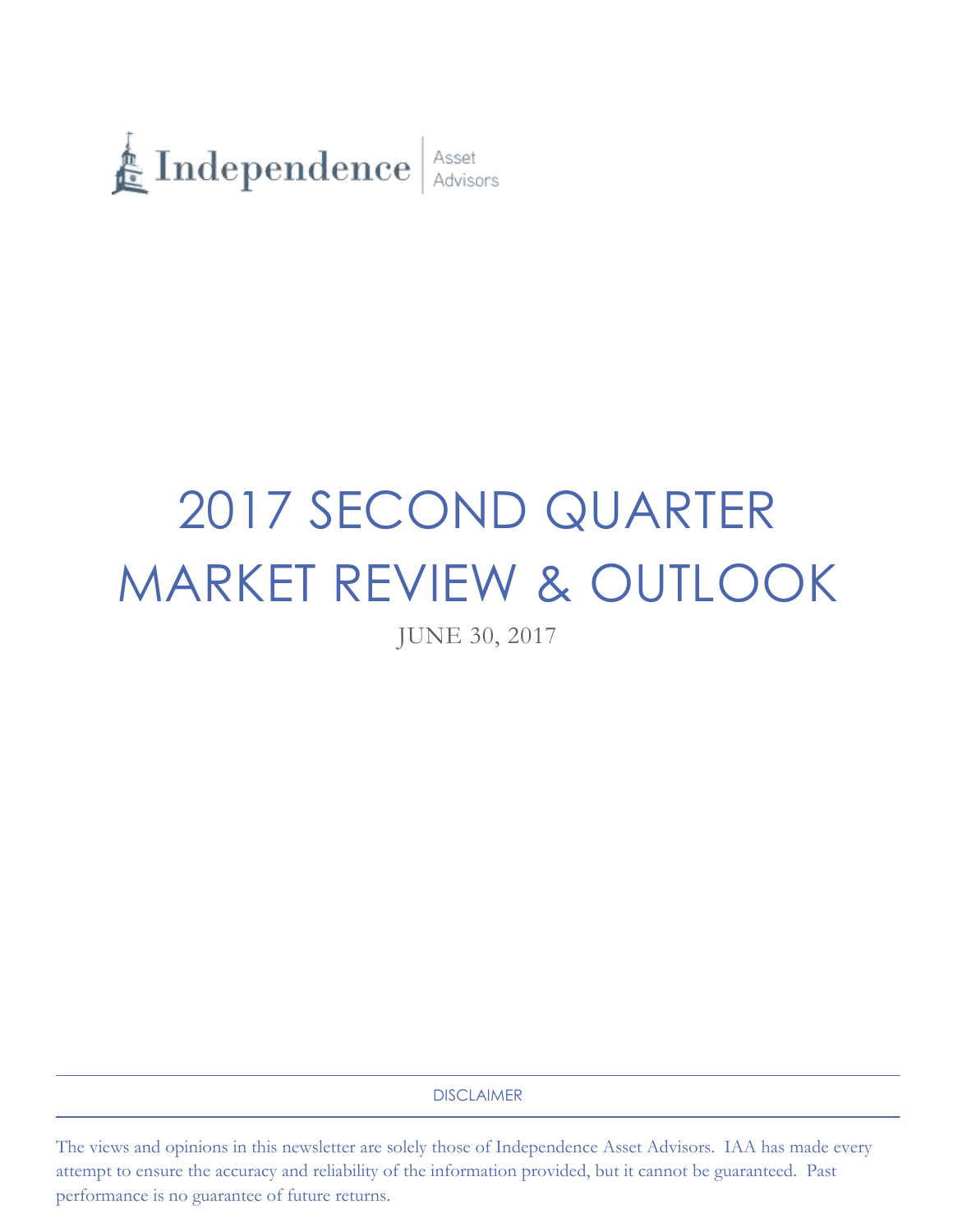# TABLE OF CONTENTS

# **I. Global Markets "At a Glance"**

Highlights Select Benchmarks

# **II. Global Economy**

The Second Quarter in Review Valuations Areas of Opportunity & Future Market Return

# **III. Fixed Income Market**

Overview & Select Benchmarks Taxable Bonds Tax-Exempt Bonds High Yield Bonds & Floating Rate Loans Outlook

# **IV. U.S. Equity Market**

Overview & Select Benchmarks Master Limited Partnership (MLPs) Outlook

# **V. International Developed & Emerging Markets**

Overview, Outlook & Select Benchmarks

## **VI. Macro Outlook**

Tailwinds & Headwinds

## **VII. Investment Outlook**

IAA Underweights & Overweights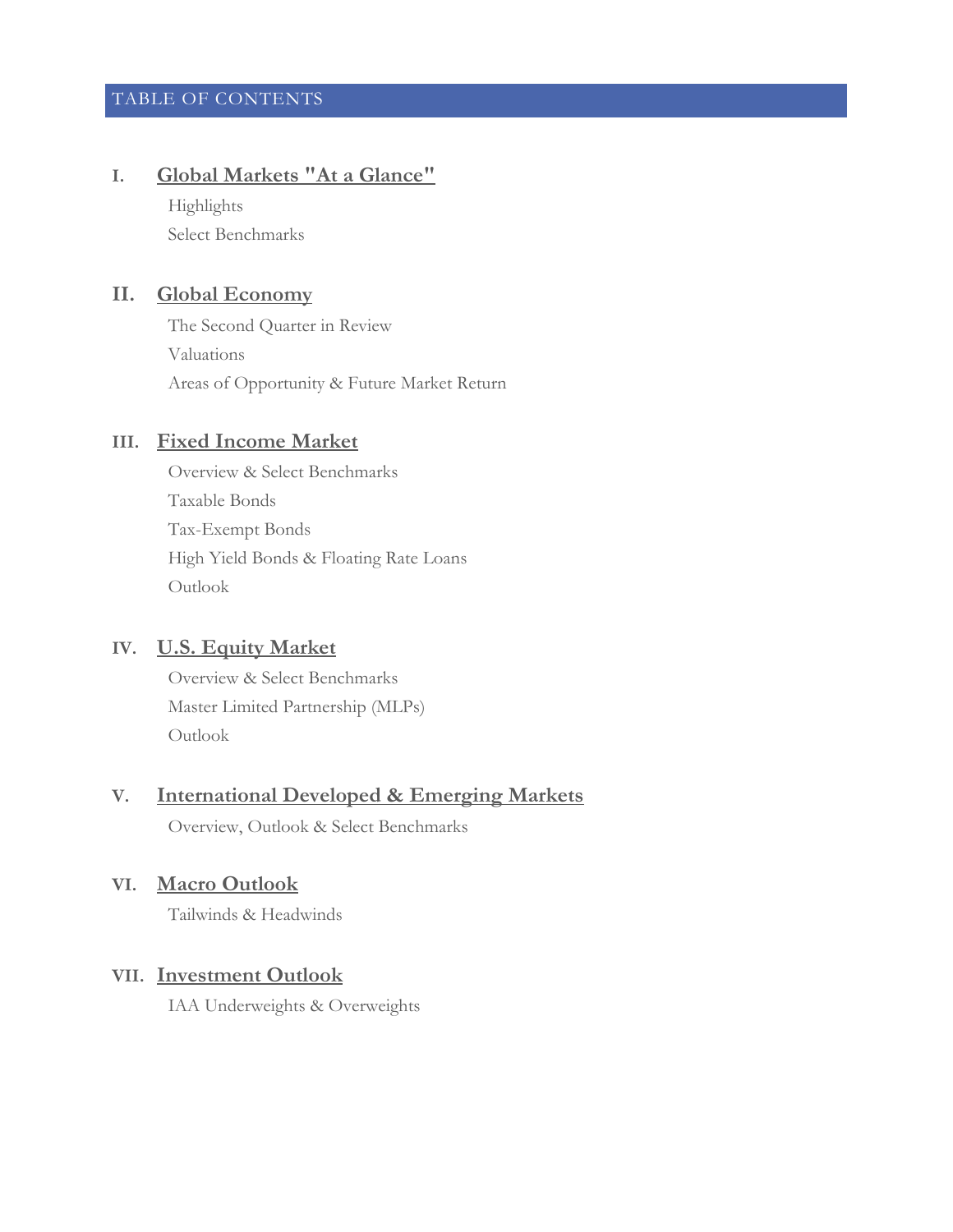#### I. GLOBAL MARKETS "AT A GLANCE" – YEAR TO DATE AT JUNE 30, 2017

•Global equities performed well in the second quarter, supported by encouraging corporate earnings and generally positive economic data.

•U.S. equities gained in the second quarter despite heightened political uncertainty and volatile oil prices with the S&P up 3.1%.

- •Domestic equity markets reacted favorably to FED's decision to raise base rates by 0.25% in June, and its plan to reduce its balance sheet.
- •Midstream MLPs lost the positive momentum from 2016 as oil prices declined, but midstream remains attractively valued with high yields.
- •International developed equities gained amid reduced political risk in the Eurozone and robust corporate earnings in the UK.
- •Emerging market equities rallied in the second quarter, supported by a weaker U.S. dollar and a favorable global economic backdrop.
- •U.S. Treasury yields declined, quarter-over-quarter, alongside the weakening of the U.S. dollar; the 10-year was down 5.6% over 12-mos.
- •U.S. investment grade bonds rewarded investors with consistency of return and stable interest income during the second quarter.
- •U.S. high yield bonds gained 2.2% in the second quarter, with the broad index offering yields in excess of 5.5% with minimal default risk.
- •U.S. floating rate loans declined 0.04% in June, marking the first loss in 15-months, but yields are expected to drift higher as rates rise.
- •Global bonds performed particularly well during the second quarter, supported by accommodative monetary policy, positive economic data, a weaker U.S. dollar and subdued inflation.



Source: eVestment Analytics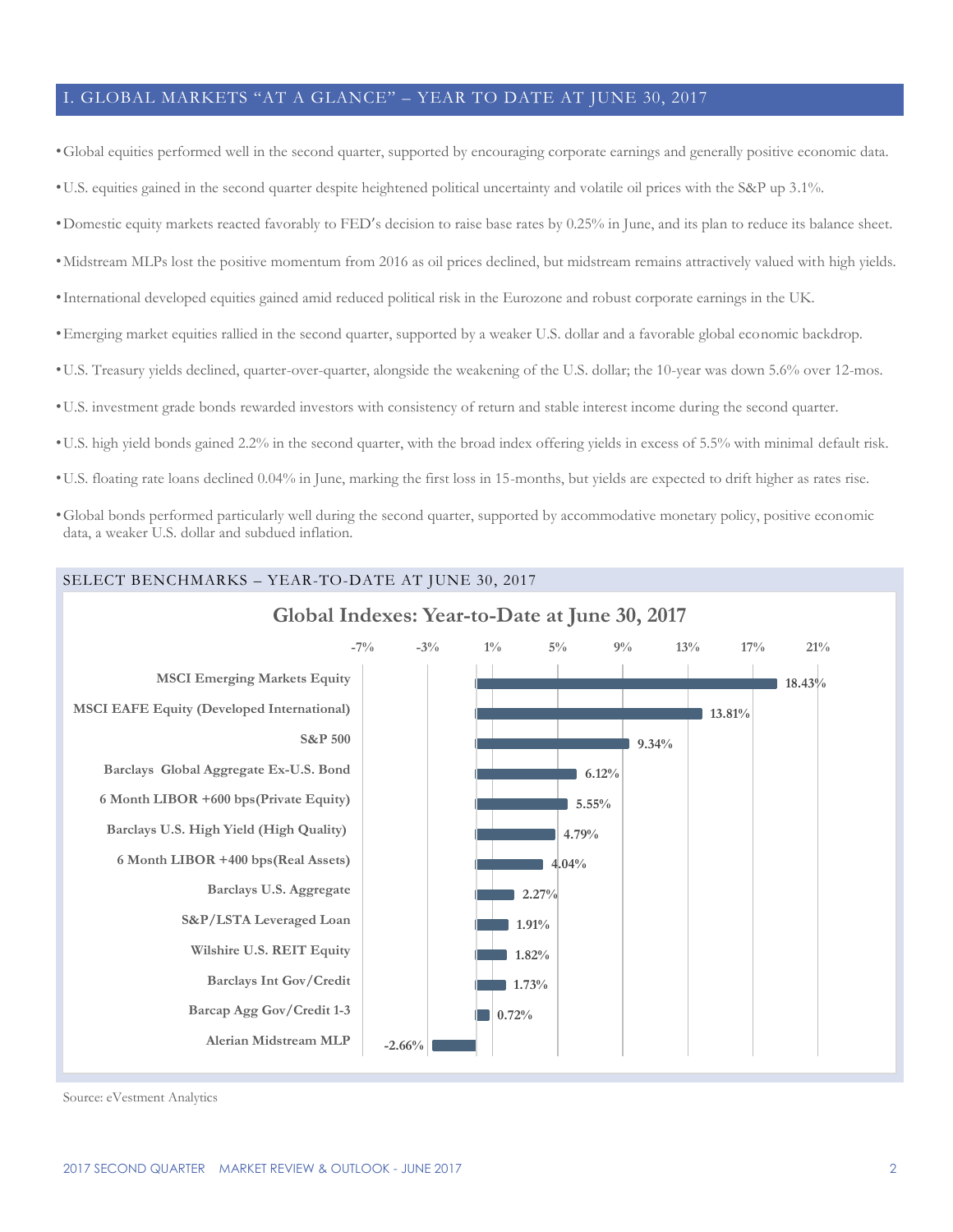## II.GLOBAL ECONOMY – SECOND QUARTER 2017

#### **Subdued Growth Forecast & Geopolitical Concerns**

The global economy is forecast to grow over the next 18-months, but at a subdued pace. Real GDP is forecast to rise 2.3% in North America, 1.7% in the Eurozone and 4.6% in Asia Pacific. The global inflation forecast is also subdued, with analysts suggesting rates for 2018 of 2.2%, 1.7% and 2.2% in North America, the Eurozone and Asia Pacific, respectively.

The subdued global growth and inflation forecasts is disappointing considering the significant amount of monetary accommodation that has occurred over the last eight years. Interest rates remain close to zero in many countries, or negative in a few cases. The European Central Bank and Bank of Japan continue implementing quantitative easing programs, but despite the subdued growth forecast and below-target inflationary pressures, it seems likely that these countries will begin to discuss reducing monetary stimulus.

The U.S. Federal Reserve has taken the lead and begun actively tightening monetary policy. Since December 2015, the Fed has raised short-term rates three times, and is poised to announce a plan later in 2017 to reduce the Fed's balance sheet from \$4.2 trillion to \$2.2 trillion by 2022. Europe is considered to be in the early stage of its economic recovery, yet upbeat comments from European Central Bank head Mario Draghi have resulted in speculation that the ECB could scale back monetary accommodation sooner than expected.

As the U.S. Federal Reserve continues to tighten we see a significant flattening of the yield curve. It is likely to flatten further as the Fed continues to raise rates while growth and inflation forecasts remain subdued. Monetary tightening is intended to cool off an overheating economy, but previous tightening cycles have in some cases resulted in recession. The market expects one more rate hike in 2017 (December), and though a recession is not forecast, the monetary tightening could impact asset markets that are currently inflated due to investor demand for yield and capital appreciation. It is important that Central Banks act cautiously.

While monetary policy has the potential to impact the performance of the economy, geopolitical tensions have proven to be equally influential. Fortunately the European election results have been well received by the market, especially the victory of Macron in France. The UK general elections were less well received, with the Conservative Party losing its majority. Germany's general election is scheduled for September.

The U.S. is taking a more aggressive approach to renegotiating trade treaties with key allies and trading partners, including Canada, Mexico, and South Korea; recent discussions with China have failed. Although there is no doubt that the NAFT agreement could be improved with updating, the risk of a mis-step to the U.S. and North American economy cannot be discounted. Likewise, legal immigration reform could be either a significant positive or negative factor for U.S. growth and jobs.

Tensions have risen within the oil-producing countries of the Middle East. Saudi Arabia, the United Arab Emirates, Egypt and Bahrain broke relations and isolated Qatar with demands that it satisfy 13 specific demands before they will consider reestablishing relations. Qatar, which is backed by Iran and Turkey, has shown little intention of satisfying any of these demands. In addition to the stand-off between Qatar and OPEC, diplomatic relations between the U.S. and North Korea were further strained after Kim Jong-un's regime successfully tested its first intercontinental ballistic missile.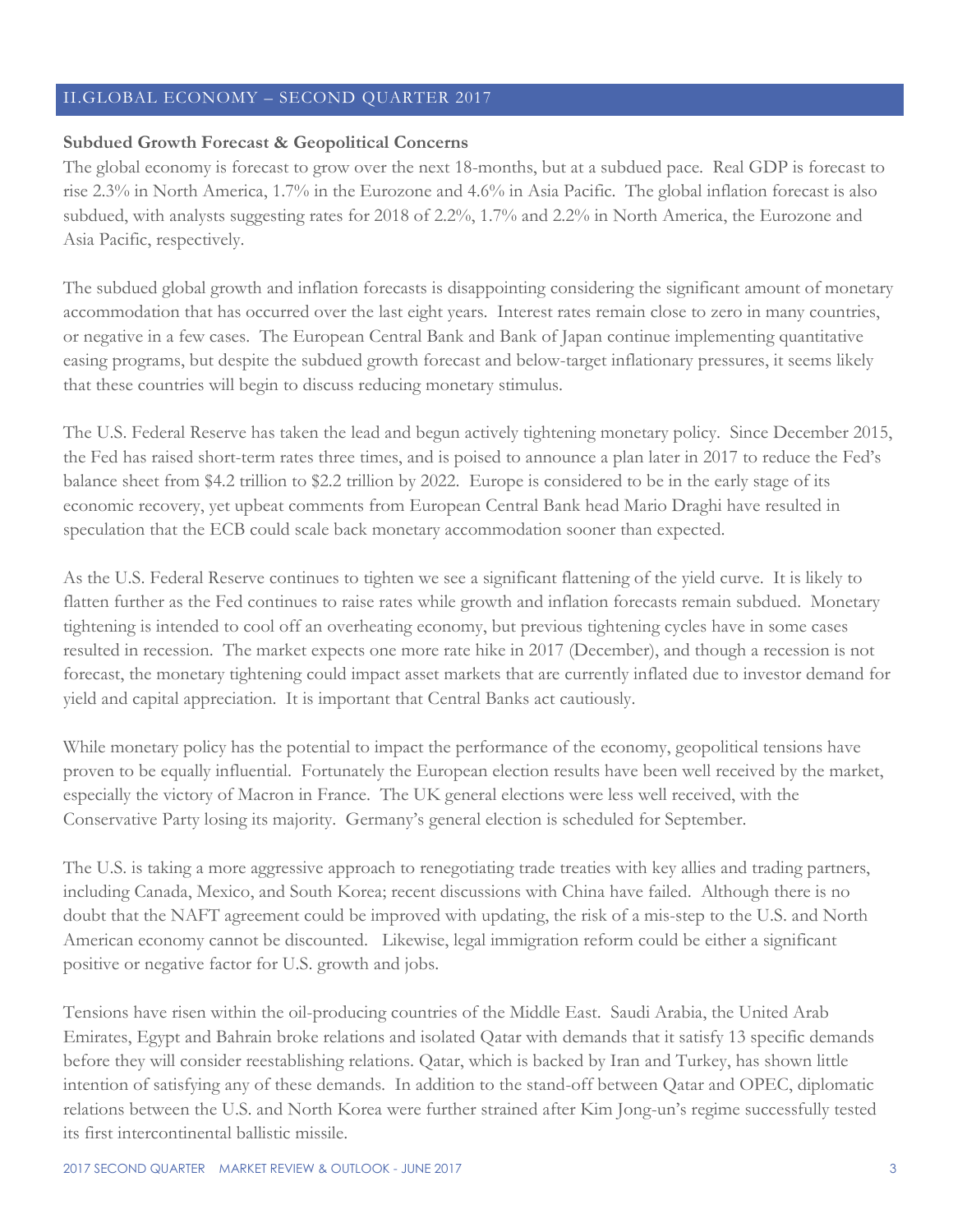#### VALUATIONS

Every major global stock and fixed income market has performed well in 2017, with the lone exception of commodities. However, the reflation trade from 2016 has given way to the existing low-growth, low-rate and lowvolatility environment, one in which asset prices have appreciated but growth and inflation forecasts are subdued and monetary support is withdrawn. While valuations appear full, as evidenced by the global equity chart below, we do see opportunities across equity and fixed income markets. The green box in the P/E chart below identifies the most attractively valued global equity regions, and the "X" marks in the chart under "Areas of Opportunity & Future Market Return" provide an insight into our best thinking on both equity and fixed income markets.



## **P/E (Next 12-Months) vs. 10-Year High, Low and Average**

#### AREAS OF OPPORTUNITY & FUTURE MARKET RETURN

| <b>Asset Class</b>         | <b>View</b>        | <b>Tailwinds</b>                                                                      | Headwinds                                                                              |  |  |
|----------------------------|--------------------|---------------------------------------------------------------------------------------|----------------------------------------------------------------------------------------|--|--|
| U.S. Equity                | -----------X------ | Healthy growth, moderating inflation, full<br>employment.                             | Suspicion over certainty of proposed<br>stimulus and reform.                           |  |  |
| Europe ex.-UK Equity       | -------------X---  | Improving fundamentals, attractive<br>valuations, ECB support.                        | Brexit risk remains elevated, reduced<br>monetary stimulus?                            |  |  |
| <b>EM Equity</b>           | ------------X----  | Weaker U.S. dollar has driven return and<br>fund flows.                               | China's growth outlook is uncertain, U.S.<br>trade is critical.                        |  |  |
| <b>REIT Equity</b>         | -------X---------  | Full employment and higher wages should<br>drive growth.                              | Rising interest rates and recent retail<br>bankruptcies.                               |  |  |
| <b>Midstream MLP</b>       | -----------X-----  | High income, better coverage ratios, room<br>to run.                                  | Oil price volatility, infrastructure<br>regulation, headline risk.                     |  |  |
| <b>U.S. Treasuries</b>     | --X--------------- | Low Inflation, higher yields expected.                                                | Appear overvalued, Fed policy dependent.                                               |  |  |
| IG U.S. Bonds              | -------X---------  | Low default rates, low volatility, ample<br>new issuance.                             | Underwhelming yields, bonds trading at<br>premium to par.                              |  |  |
| HY U.S. Bonds              | ------------X----- | Low default risk, improving<br>fundamentals, spread pickup.                           | Repricing, bonds trading at a premium to<br>par.                                       |  |  |
| <b>Floating Rate Bonds</b> | -----------X-----  | Trading at discount to par, high relative<br>yields, and buffer against rising rates. | Susceptible to secondary price retreats, oil<br>price volatility and supply surpluses. |  |  |
| Global ex.-U.S. Bonds      | ----------X------- | Mature USD bull market, accommodative<br>monetary policy.                             | Uncertain interest rate environment,<br>sensitivity to currency/sector rotation.       |  |  |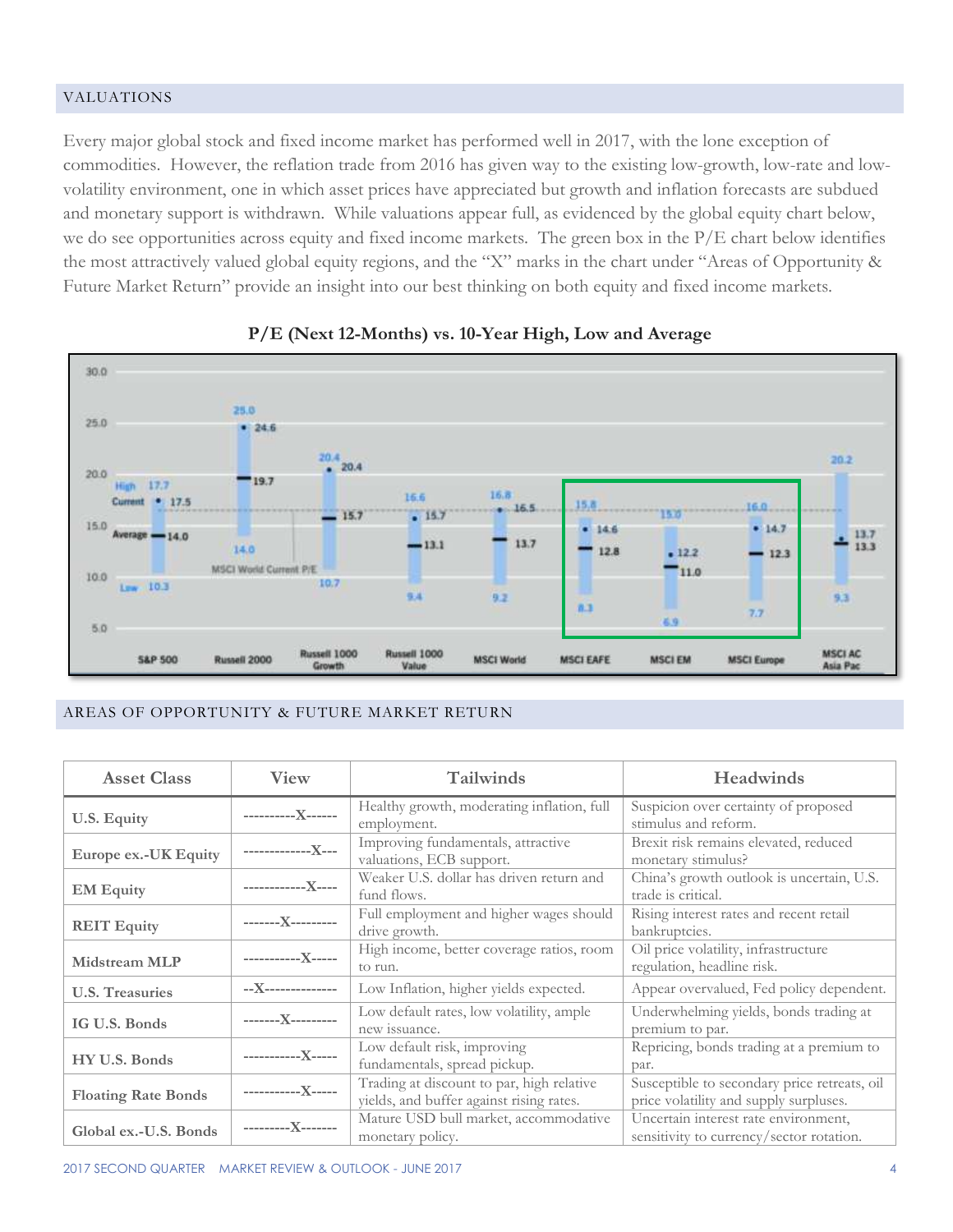#### III. FIXED INCOME MARKETS

## **Lower Yields Support Positive Returns**

Major fixed income groups posted low single-digit total returns in the second quarter. Longer-term bonds were the strongest performers as they benefitted from a drop in long-term yields. Most credit-sensitive categories advanced following the continued narrowing of credit spreads. Despite a fourth policy rate-hike from the Federal Reserve in Q2 (2015-2017), bond yields moved even lower across categories during the quarter. Yields remained extremely low overall, and most sectors are considered expensive as credit spreads compressed further.

![](_page_5_Figure_3.jpeg)

Source: eVestment Analytics

#### TAXABLE BONDS

#### **U.S. Investment Grade Taxable Bonds [YTD +2.3%]**

U.S. investment grade bonds posted a 1.5% total return in the second quarter, supported by a strong 2.5% return for U.S. corporate investment grade bonds. Asset backed bonds detracted the most from return, posting a gain of only 0.6%. Investment grade returns varied during the quarter, with AAA-rated bonds returning 3.6% compared to 2.7% for BBB-rated bonds. Investment grade bonds traded at a \$5.60 premium to par at quarter-end while

offering a yield of 3.2%. High yield bonds, in comparison, traded at a \$1.30 premium to par while offering a yield of 5.7%. With default rates at or near historic lows, and considering investment grade bonds are the most sensitive to rises in interest rates (see chart), an argument can be made that investment grade bonds are less attractive than high yield bonds at this time. The following chart shows the impact of a 1% rise in interest rates on the major bond market asset classes.

![](_page_5_Figure_9.jpeg)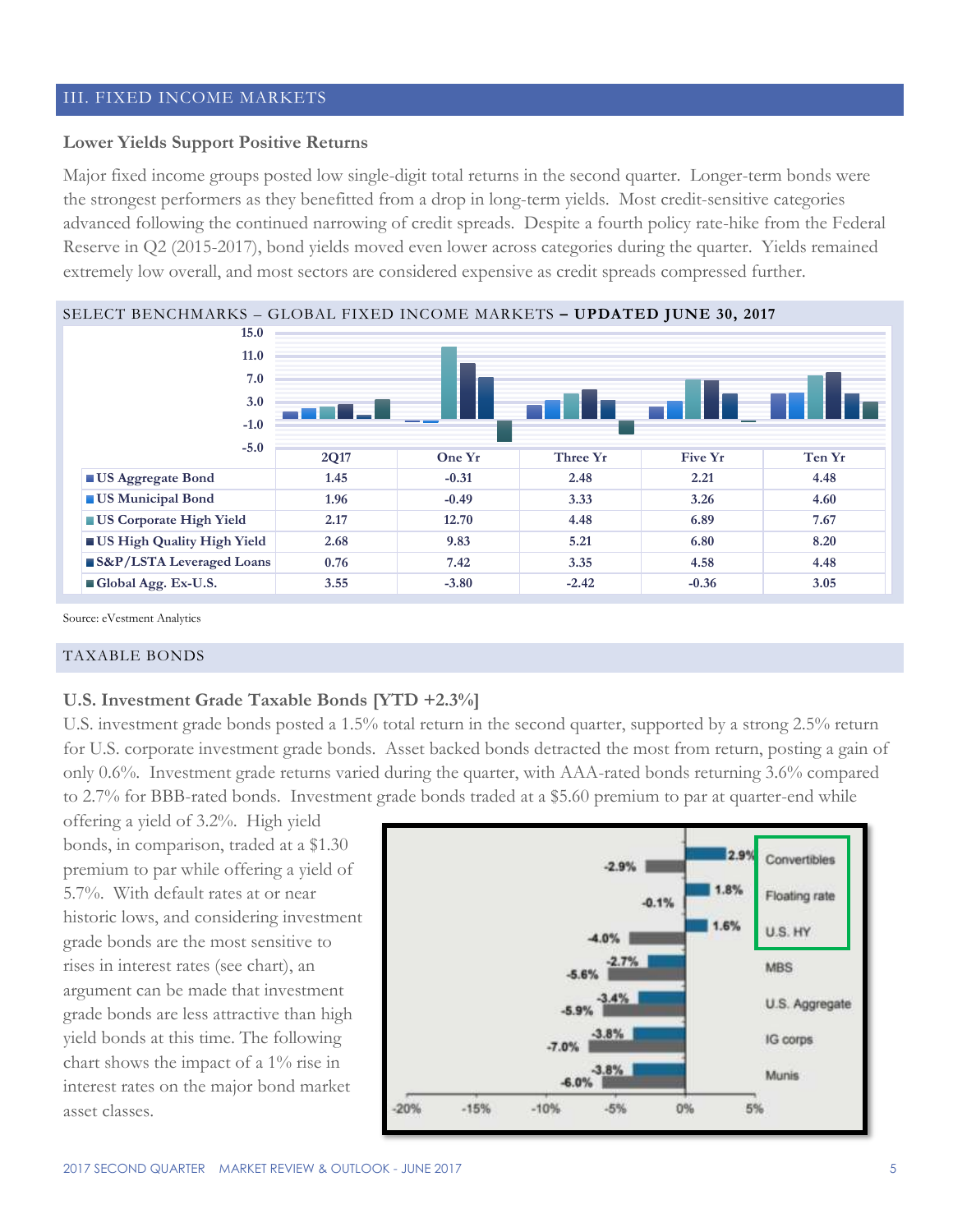#### TAX-EXEMPT BONDS

# **U.S. Investment Grade Municipal Bonds [YTD +3.6%]**

During the second quarter the average yield of the broad U.S. municipal bond market fell by 0.25% to 2.20%, producing a total return of 2.0%. Bonds with lower credit ratings generally outperformed bonds of higher quality during the quarter. Among investment grade bonds, the returns were 2.1% for bonds rated BBB vs 1.9% for AA rated bonds. The outperformance of the lower-rated bonds was in part because of their longer average durations, but also because of higher starting yields and some narrowing of credit spreads.

# HIGH YIELD & FLOATING RATE

# **High Yield [YTD +4.9%]**

Despite negative headlines, the high yield market experienced a clean sweep of positive monthly returns in the second quarter. High yield prices have remained relatively unchanged since the start of the year, and have changed little over the past two years, which belies the notion that the asset class is in a bubble. High yield bonds have performed well even through the 2014-2016 oil crash, the 2013 'Taper Tantrum" and the recent increases in the Federal Funds rate. In fact, the Barclays U.S. Corporate High Yield index has outperformed the S&P 500 index since 2000 with about 1/3 less risk (see chart below). That said, valuations for high yield bonds are high. This means that owning these lower-rated bonds is more about earning the yield and less about capital appreciation.

![](_page_6_Figure_6.jpeg)

## **High Yield Bonds vs. U.S. Large Cap Stocks: 2000-2017**

## **Floating Rate [YTD +1.9%]**

The S&P/LSTA Leveraged Loan Index posted a decline of 0.04% in June, ending a 15-month winning streak. The loss is underscored by a large, sudden supply surplus in June, the first occurrence since February 2016. The weighted average bid of the LSTA/Leverage Loan index retreated 31 basis points in June, to \$98.02 (discount to par), and is now slightly lower than the closing level for 2016. Despite the small negative monthly return, the asset class remains attractive when viewed in terms of valuation, high yield (+5%) and consistently low annual default rate (less than 2%).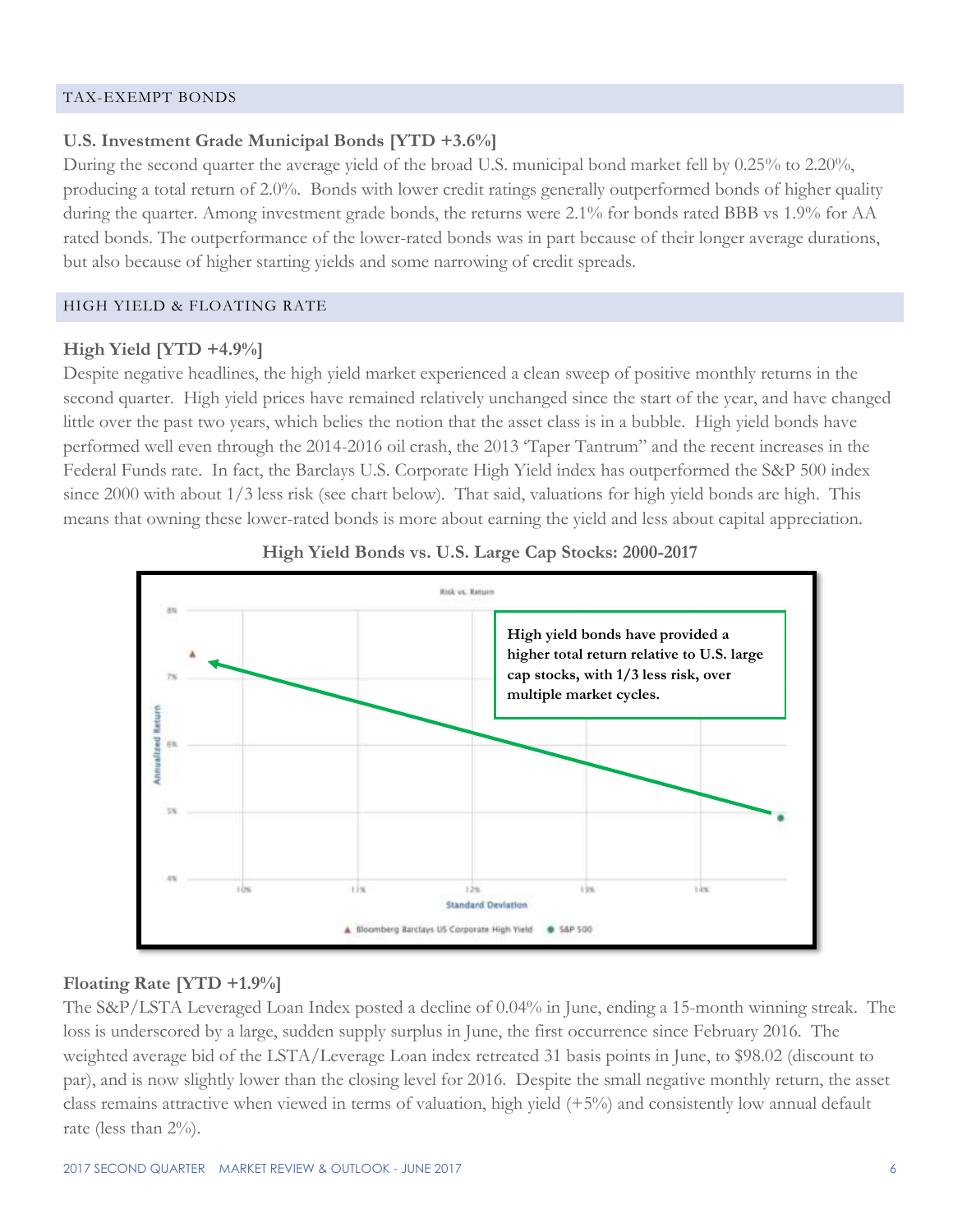#### OUTLOOK

It is likely that the Fed will continue its normalization initiative through the end of 2017 and into 2018. This could result in a further flattening of the yield curve, which could lead to more gains but at a cost of lower yields. Investment grade bonds are susceptible to higher interest rates, but corporate bonds are supported by improved labor markets and strong earnings and should remain a component of a properly diversified fixed income allocation. That said, lower quality bonds, especially high quality high yield bonds and floating rate loans, offer lower cost, higher yield and a cushion against rising rates. It is worth noting that these fixed income categories maintain default rates below 2%. Looking ahead, we believe a slight underweight to investment grade bonds, and a slight overweight to higher quality high yield bonds and loans is appropriate.

## IV. U.S. EQUITY MARKET

## **U.S. Large Cap [YTD +9.3%]**

U.S. equities advanced despite mixed economic data and political uncertainty. The S&P 500 experienced new record highs and posted a total return of 3.1% over the quarter. Some forward-looking indicators were unfavorable, including those used to measure the health of the manufacturing and consumer sectors, yet others, such as consumer spending and employment, were above consensus.

Growth and large-cap stocks continued to outpace other U.S. equity categories in Q2 due to their exposure to the improving international economic backdrop. Sector performance was varied, but generally positive, with only energy and telecommunication services experiencing outright declines. This was largely attributable to falling crude oil prices and price competition, respectively. Large cap equities outperformed small and mid-cap stocks over the quarter, with the S&P Mid Cap 400 and S&P Small Cap 600 recording respective total returns of 2.0% and 1.7%.

![](_page_7_Figure_6.jpeg)

#### SELECT BENCHMARKS – U.S. EQUITY MARKETS – **UPDATED JUNE 30, 2017**

#### MASTER LIMITED PARTNERSHIPS (MIDSTREAM MLPS)

#### **Master Limited Partnerships [YTD -2.6%]**

The Alerian MLP Index fell 6.4% in the second quarter after gaining 4.0% in Q1. The sharp decline was precipitated by a \$4.56 drop in oil prices, which ended the quarter 8.6% lower at \$46.04 per barrel. Oil price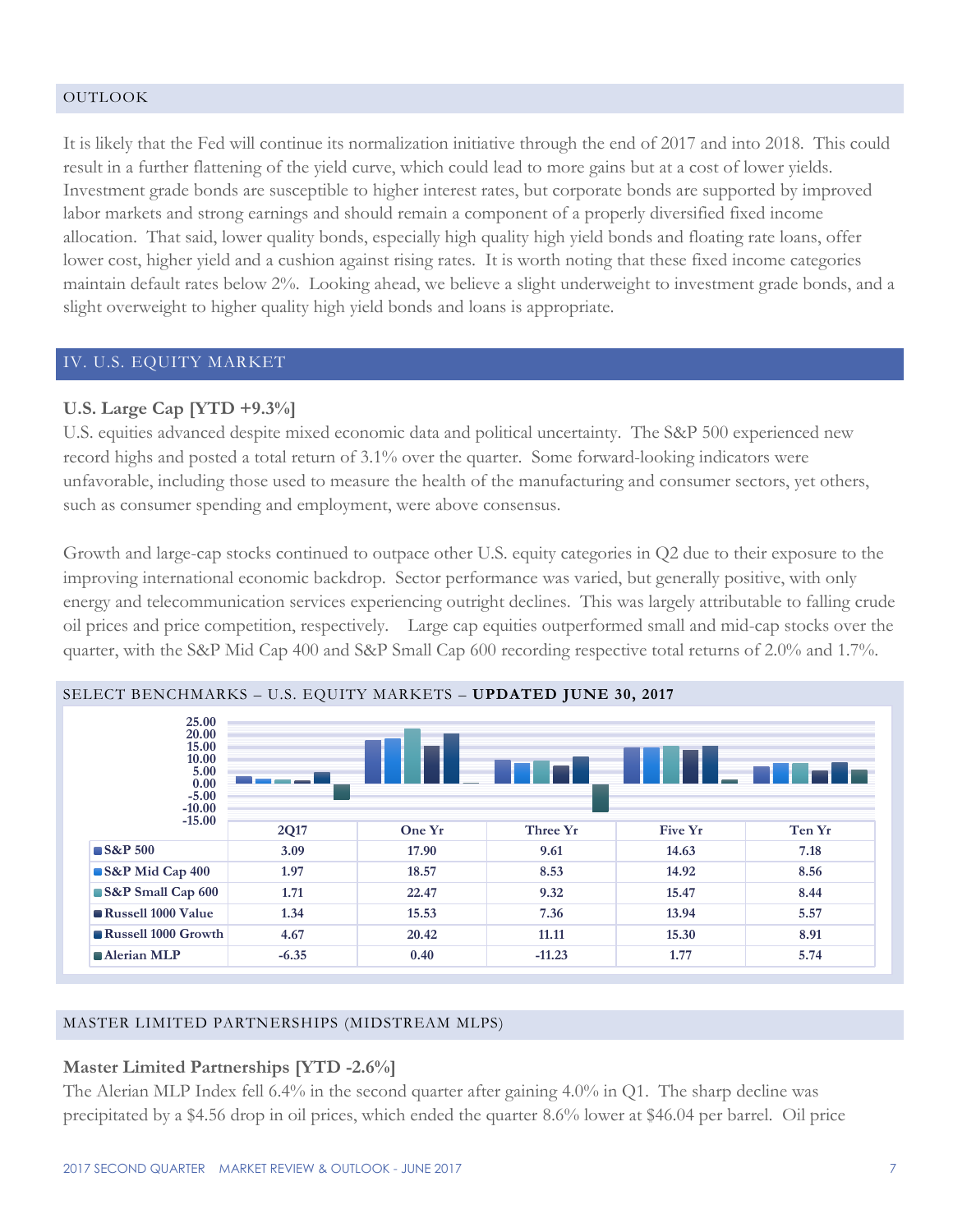volatility was particularly high throughout the quarter, with a barrel of crude fluctuating between a high of \$53.76 and a low of \$42.05 (a difference of \$11.71). The volatility was primarily attributable to OPEC's ousting of Qatar, and to a lesser extent the announcement that France would ban the sale of petrol engine powered pedestrian vehicles by 2040. The latter is an example of headline risk, as this announcement clearly rattled the commodity market despite the 20 plus years before the proposed implementation would impact consumers.

It is important to remember that the primary advantages of investing in MLPs is ultimately their underlying assets and the source of their cash flows. While MLPs are often described in a way that implies that the entire asset class generates predictable, fee-based cash flows, the reality is that of the approximately 130 publicly traded MLPs that exist today, only around 100 are classified as "energy MLP." Furthermore, it is important to understand that the risk spectrum shifts depending on the underlying assets of MLPs, the nature of the pipelines themselves, the commodities they carry, leverage, partnership structures and many other factors. Some MLPs generate seemingly high current income, while carrying correspondingly higher risk.

For example, during the most recent market downturn in 2015-2016, more than 67% of Exploration & Production, coal shipping and other Up/Down MLPs cut their distributions, while less than 10% of long-haul pipeline (Midstream) MLPs did. Not all investments labeled "MLP" are the same, so it is important to work with specialized managers that have the experience and resources necessary to construct and manage a concentrated portfolio (yet diversified) of MLPs and Mid-stream energy C-Corporations that offer; 1) stability of the dividend distribution, 2) positive 3-5 year estimated growth rates of the dividend distributions, 3) attractive current valuations relative to proprietary assessment of the stocks intrinsic value, 4) cash flow stability, 5) minimal commodity price sensitivity, 6) strong distribution coverage, and 7) a healthy balance sheet health and leverage profile.

## V. INTERNATIONAL DEVELOPED & EMERGING MARKETS

# **International Developed [YTD +13.8%]**

International equity markets continued to record gains during the second quarter, led by large cap technology stocks that rallied against a generally positive global economic backdrop and robust earnings growth. The MSCI EAFE index posted a total return of 6.1% in Q2, and offered a yield of 3.1%. Eurozone equities gained as political risks abated, but gains were capped due to concerns that the central bank could start to tighten monetary policy. UK equities were positive due to strong corporate earnings, but volatility remained high through the quarter. The UK volatility was a result of political unrest and monetary policy uncertainty. Japan registered positive returns amid an encouraging corporate earnings season and upbeat assessment from the Bank of Japan on the health of the economy.

# **Emerging Markets [YTD +18.4%]**

Emerging market equities gained 6.3% in the second quarter. The strong return was attributable to a supportive global backdrop and a weaker U.S. dollar. Emerging markets equities remain the most attractively priced global equity category, and the index currently yields 2.4%.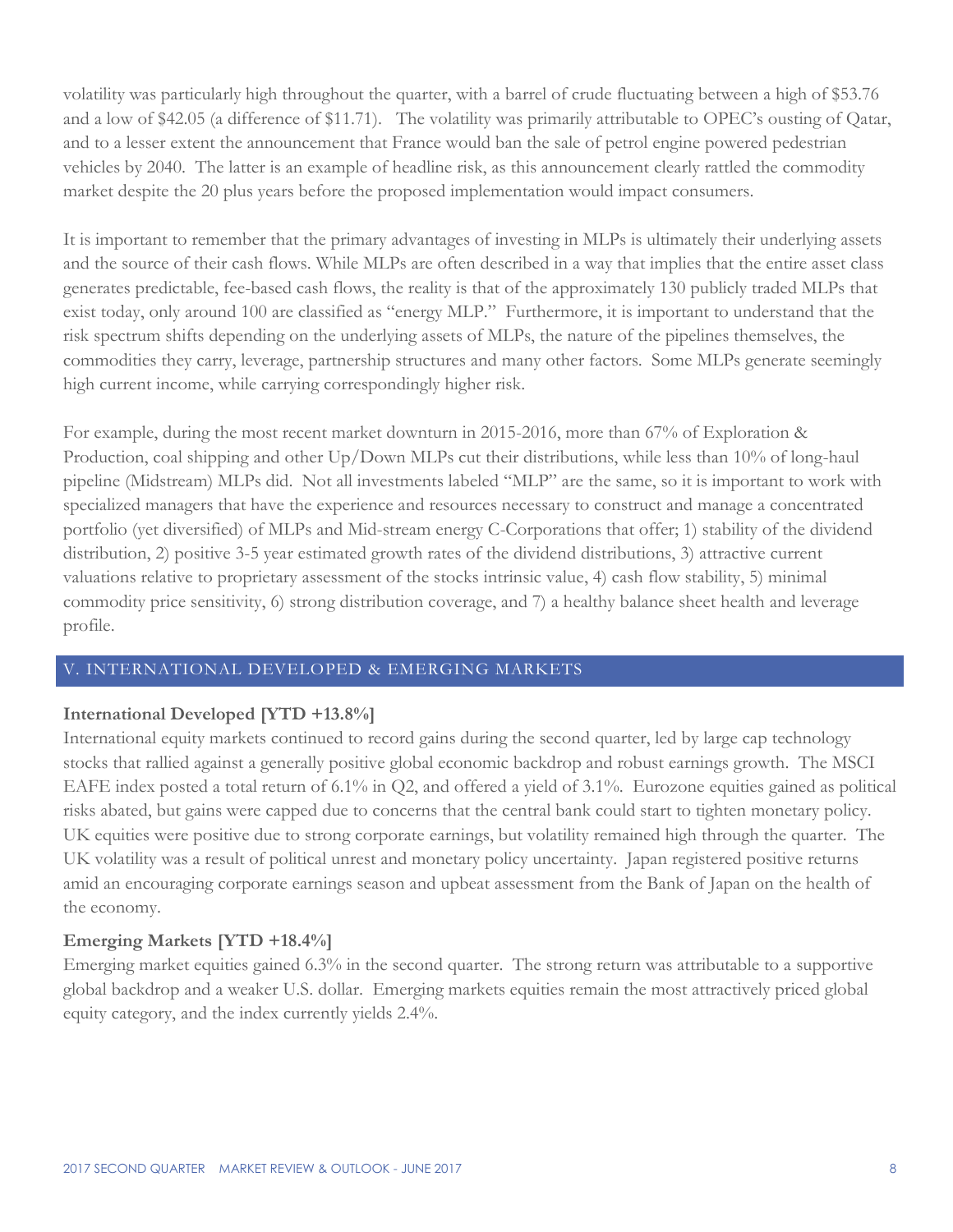![](_page_9_Figure_0.jpeg)

#### SELECT BENCHMARKS – NON-U.S. EQUITY MARKETS **– UPDATED JUNE 30, 2017**

#### OUTLOOK

U.S. equity markets continue to advance, but for how long? The reflation trade appears to be nearing an end, yet corporate profits remain strong and the global economic backdrop should support growth. The Fed has maintained its confidence in the economy, evidenced by the succession of rate hikes and a determination to trim the balance sheet, but additional tightening could curb future growth.

In addition, valuations appear close to full and yields on domestic equities fall short of those offered overseas. Considering these points, it is reasonable to expect U.S. common equities to continue their upward growth trend. The most attractive domestic equity category remains MLPs, however, which are attractively priced, have ample room to run, and offer current yields in excess of 7%.

Developed international and emerging markets equities are more attractively priced relative to U.S. common stocks, and should be considered as suitable categories for new or rebalanced capital. Offering higher yields than traditional U.S. common equity, these asset classes are currently enjoying accelerating earnings growth. The early discussions about reducing monetary accommodation should be monitored, but the reduced European unrest, strong corporate profits and generally improving labor market data supports a continuation of the growth trend witnessed in 2016 and the first half of 2017.